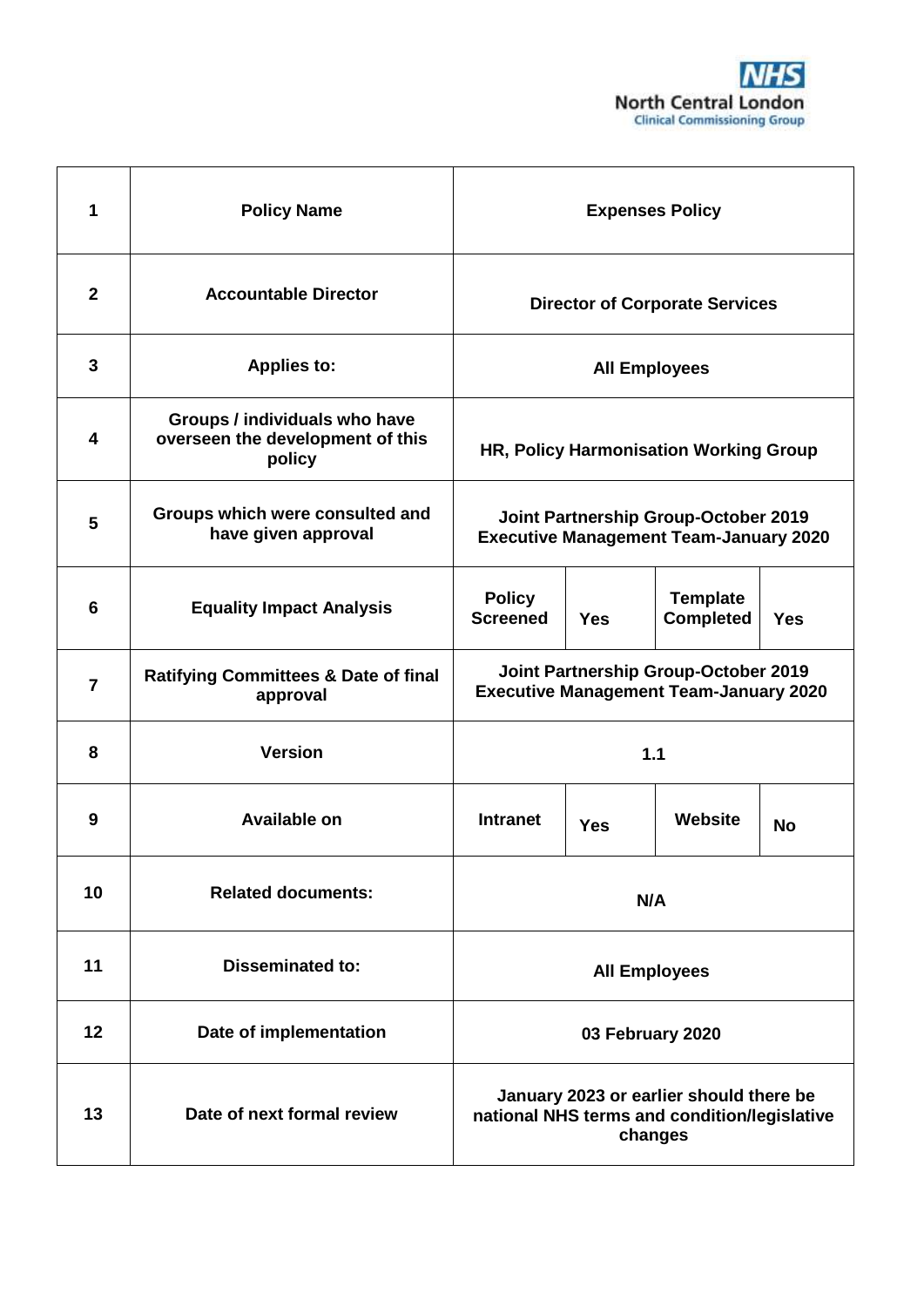# **Expenses Policy**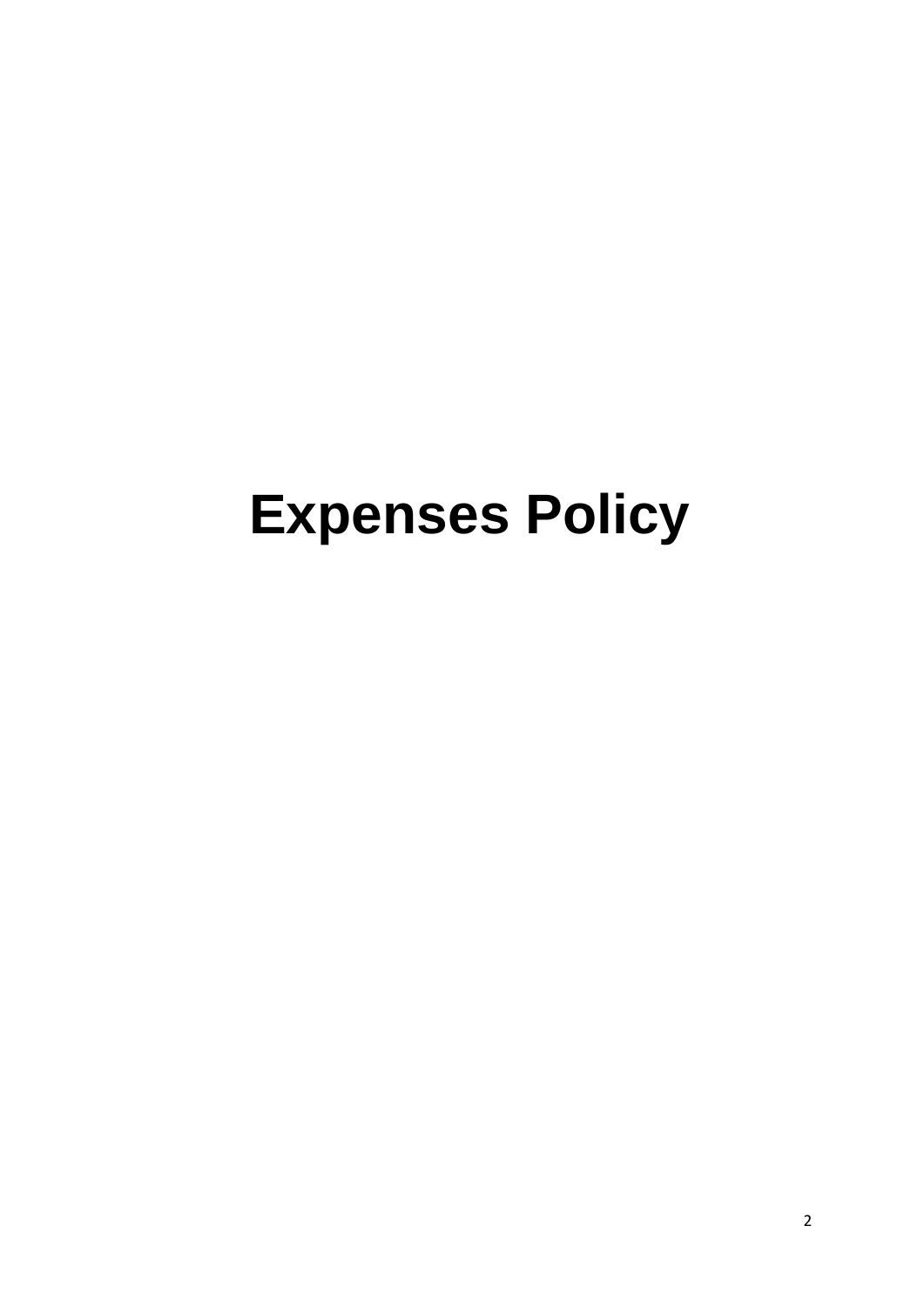**Table of Contents** 

| 2. |  |
|----|--|
| 3. |  |
|    |  |
| 5. |  |
| 6. |  |
| 7. |  |
| 8. |  |
|    |  |
|    |  |
|    |  |
|    |  |
|    |  |
|    |  |
|    |  |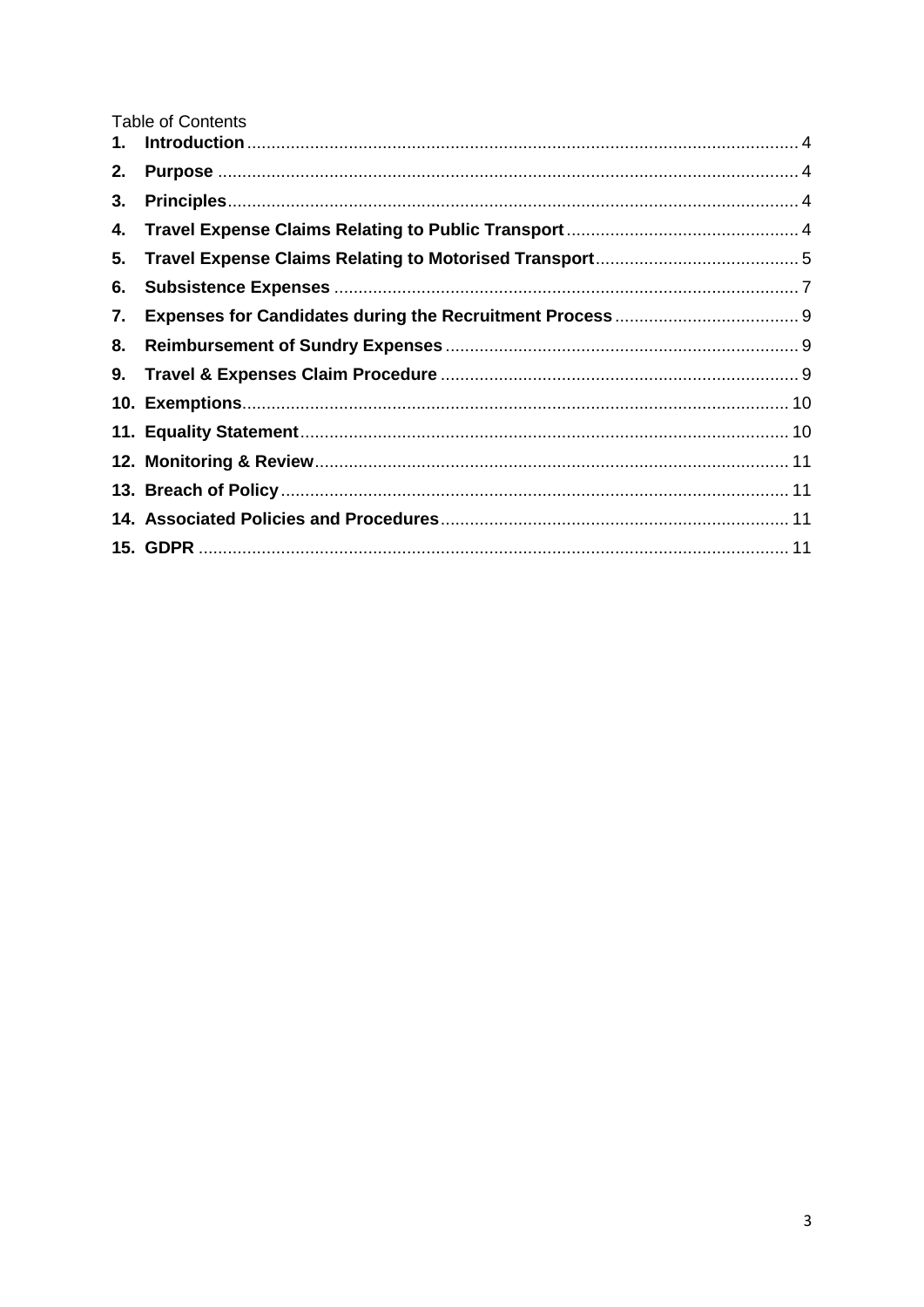## <span id="page-3-0"></span>**1. Introduction**

**Travel is an integral pa**rt of the work of many of CCG staff and expenses incurred in travelling should be reimbursed.

This policy and procedure applies to all employees on Agenda for Change terms and conditions.

Information on reimbursement of travel costs and subsistence allowances can be found in sections 17 and 18 of the NHS Agenda for Change handbook which is accessible via the following link:

#### [http://www.nhsemployers.org](http://www.nhsemployers.org/)

#### <span id="page-3-1"></span>**2. Purpose**

The purpose of this policy is to provide:

- A structured framework to claiming travel and other expenses (such as meals, and accommodation) relating to CCG work that has been approved by the CCG
- Practical guidance to staff and managers on process and procedure
- To ensure that travel expenses are claimed in a consistent, accurate and timely way.
- Guidance on mileage allowance

#### <span id="page-3-2"></span>**3. Principles**

- The rates and conditions are, where appropriate those set out in the relevant Terms and Conditions Handbooks, or otherwise agreed by the CCG.
- This policy and procedure also applies to all candidates invited for interview.
- Travel expenses can only be claimed for travel required exclusively for CCG work.
- Staff can only be reimbursed for travel costs/mileage travelled in excess in the performance of their duties for the CCG, which are in excess of the home to the agreed work base.
- The rates and conditions are, where appropriate those set out in the Agenda for Change Terms and Conditions Handbook.
- Any abuse or misuse of this policy will be investigated and may result in disciplinary action being taken.
- Travel and expenses claims are subject to Tax and National Insurance Liabilities as detailed in Appendix 1 .

#### <span id="page-3-3"></span>**4. Travel Expense Claims Relating to Public Transport**

Staff can be reimbursed for an excess cost incurred whilst travelling for work related purposes, on underground, over ground, rail and buses. All staff are required to seek the most cost effective option and can only claim the cost of a standard ticket.

Staff who purchase a travel card (e.g. daily, weekly, monthly and annual travel cards/tickets, including an oyster card) for home to their designated work base travel are not eligible to claim any additional CCG related business travel, which is undertaken within the zones covered by the home to work base travel card.

Staff who have to travel across zones or areas that are not covered by their home to work base travel card, can claim for the additional travel expense on the production of receipts and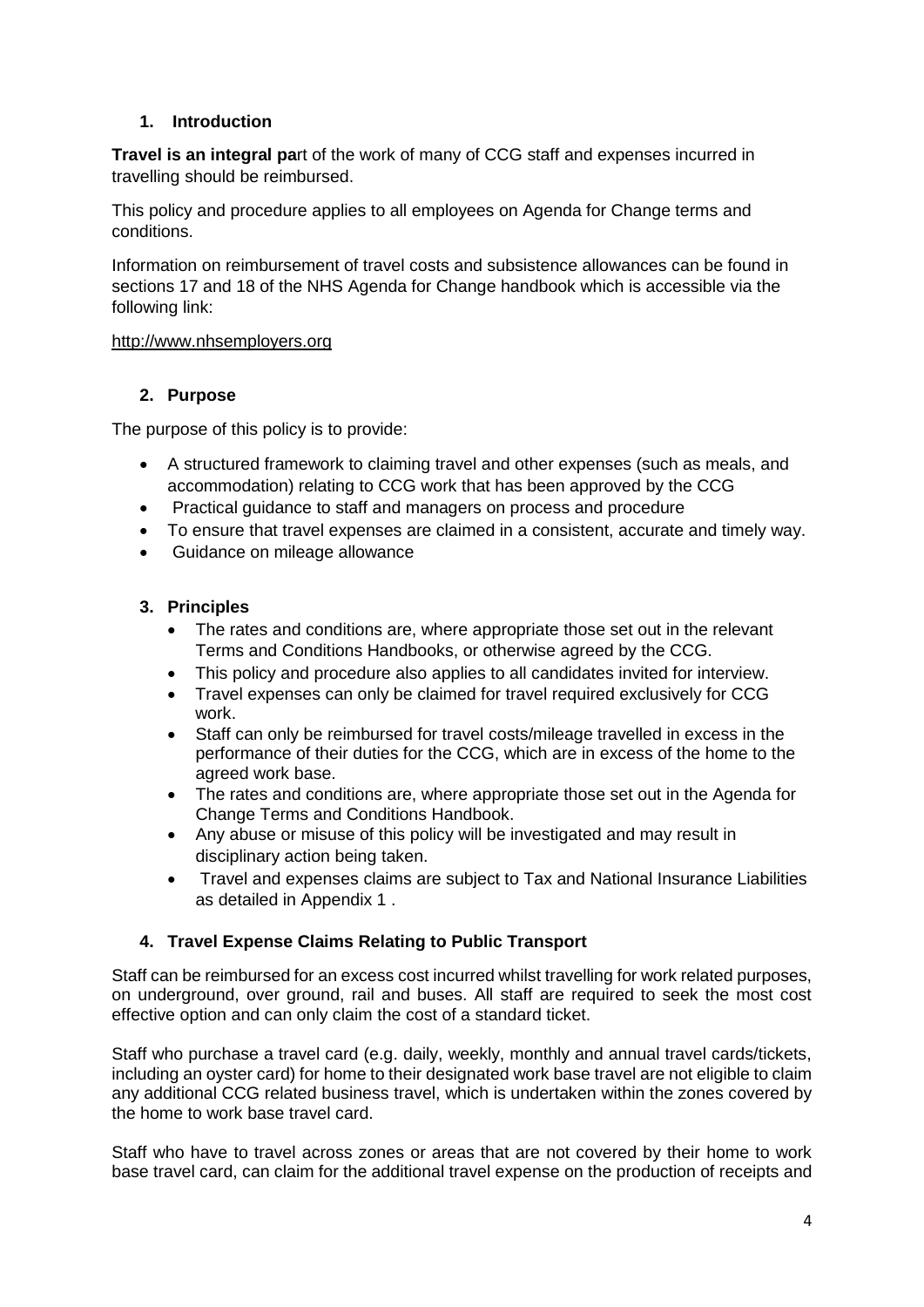completion of the travel expenses claim form. The cheapest option must be sought for example, in some cases the cheapest option may be to pay for a journey via a pay as you go oyster card.

Staff that wish to use an Oyster card to claim for CCG work related travel are required to register their Oyster card online and become an online account holder. Staff will then be able to print their journey history statement, which will include the cost of travel and submit this as their receipt with the completed travel expenses claim form. Where multiple journeys are listed on the statement, staff are required to highlight the journeys they are submitting a claim for.

Online Oyster journey statements are only available for 8 weeks therefore journeys must be regularly printed and claims made in a timely manner.

Staff that do not use an Oyster card must either purchase a ticket to produce a receipt for the receptive ticket which must be attached to the expenses claim form on Workforce or register their payment card with a Transport for London (TFL) account and download their TFL statement to attach to the expenses claim form on Workforce.

## <span id="page-4-0"></span>**5. Travel Expense Claims Relating to Motorised Transport**

#### 5.1 Eligible Miles

Staff will be reimbursed for miles travelled in the performance of their duties for the CCG which are in excess of the home to agreed work base return journey. Eligible miles are normally those travelled from the agreed work base and return. However when the journey starts at a location other than the agreed work base e.g. home or where the last work base is other than the agreed work base, the eligible miles will be as set out in set out in Appendix 2.

#### 5.2 Car Mileage

All car mileage will be reimbursed at one of two Standard Rates for car drivers registered with the authority regardless of the vehicle size. The mileage rate is dependent on car usage (see Appendix 2)

#### 5.3 Reserve rate

Any member of staff who does not register their vehicle with the CCG will be reimbursed at the Reserve Rate for any mileage claimed. The reserve rate is also implemented for specific reasons for travel such as – excess mileage due to NHS merger or organisational change, temporary moves or secondment attending training courses or for call out.

#### 5.4 Lease Cars

For former NHS employer/organisation Lease Cars that transferred to the CCG on 1st April 2013 the mileage rate will be that at the point of transfer until the scheme expires.

The mileage rate for cars on the NHS England salary sacrifice scheme shall be that as set out in paragraph 5.2 of this policy.

#### 5.5 Motorcycle Allowance

Members of staff using a motorcycle for official journeys will be reimbursed a mileage rate as set out in Appendix 2 Pedal Cycles Members of staff using a pedal cycle for official journeys will be reimbursed a mileage rate as set out in Appendix 2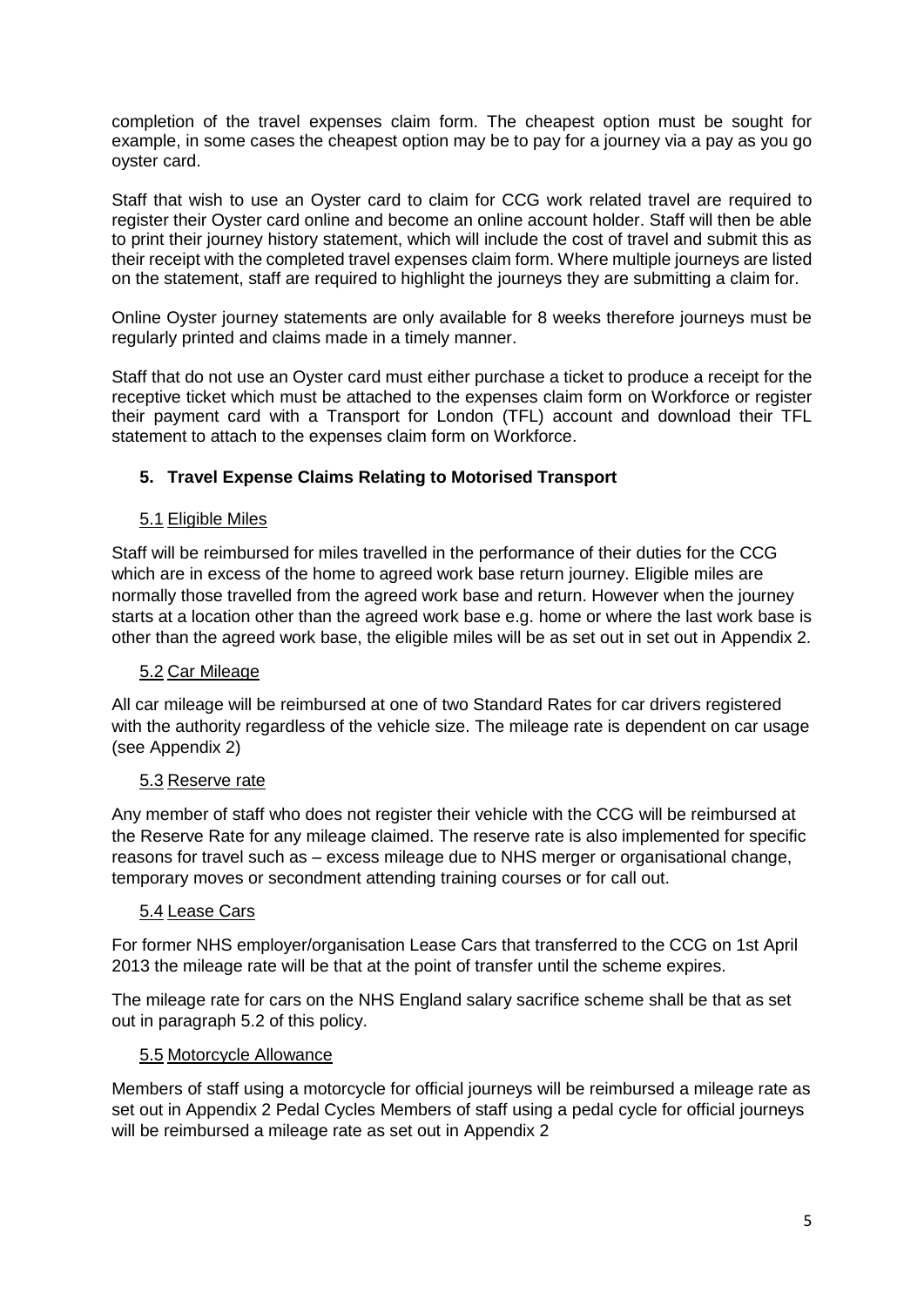#### 5.6 Passenger Rate

When members of staff travel together on CCG business and separate claims would otherwise be made, the driver may claim a passenger allowance as set out in Appendix 2. The name and designation of all passengers must be shown on the claim form. Passenger allowance is not payable to lease car drivers.

#### 5.7 Other Allowances

Staff will be reimbursed the reasonable parking, garage, toll and ferry costs when on CCG Business on production of a valid parking receipt.

## 5.8 Call Out

Any member of staff called out to return to work following the normal completion of their shift will be paid at the Reserve Rate.

#### 5.9 Training Courses, Conferences & Events

All employees attending manager approved training courses, conferences or events are eligible to claim mileage over and above home to work mileage on the Standard Rate. Course trainers providing training at a base other than their normal work base will claim mileage over and above home to work mileage on the rate that they are registered to receive.

## 5.10 Excess Mileage

Where there is a compulsory requirement for an employee to change their base of work on a temporary or permanent basis e.g. a merger of NHS employers, acceptance of another post as an alternative to redundancy, change of work base, the employee may be reimbursed their extra daily travelling expenses for a period of four years from the date of transfer. Mileage will be reimbursed at the reserve rate or through the submission of receipts, the cost of public transport. Excess mileage should be claimed through the Workforce system. Further details are in Section 9 of this policy.

If a member of staff who is claiming excess travel subsequently moves home the new mileage may be calculated and adjusted accordingly

# 5.11 Bulky Equipment

Where, at the requirement of the CCG, an employee carries heavy or bulky equipment in a private car, an allowance at the rate specified in Appendix 3 for journeys on which the equipment is carried. (The equipment must be either of a weight that is unreasonable to be carried or alter the seating capacity of the vehicle).

#### 5.12 Public Transport

If an employee uses public transport for business purposes the cost of bus/underground fares and standard rail fares will be reimbursed. For staff that are using Oyster Cards a printout can be obtained via the TFL website (following Oyster Card online registration).

Expenses will not be paid if an employee uses their travel card unless an additional cost has been incurred, such as travelling to additional zones not covered by the pass or travel card.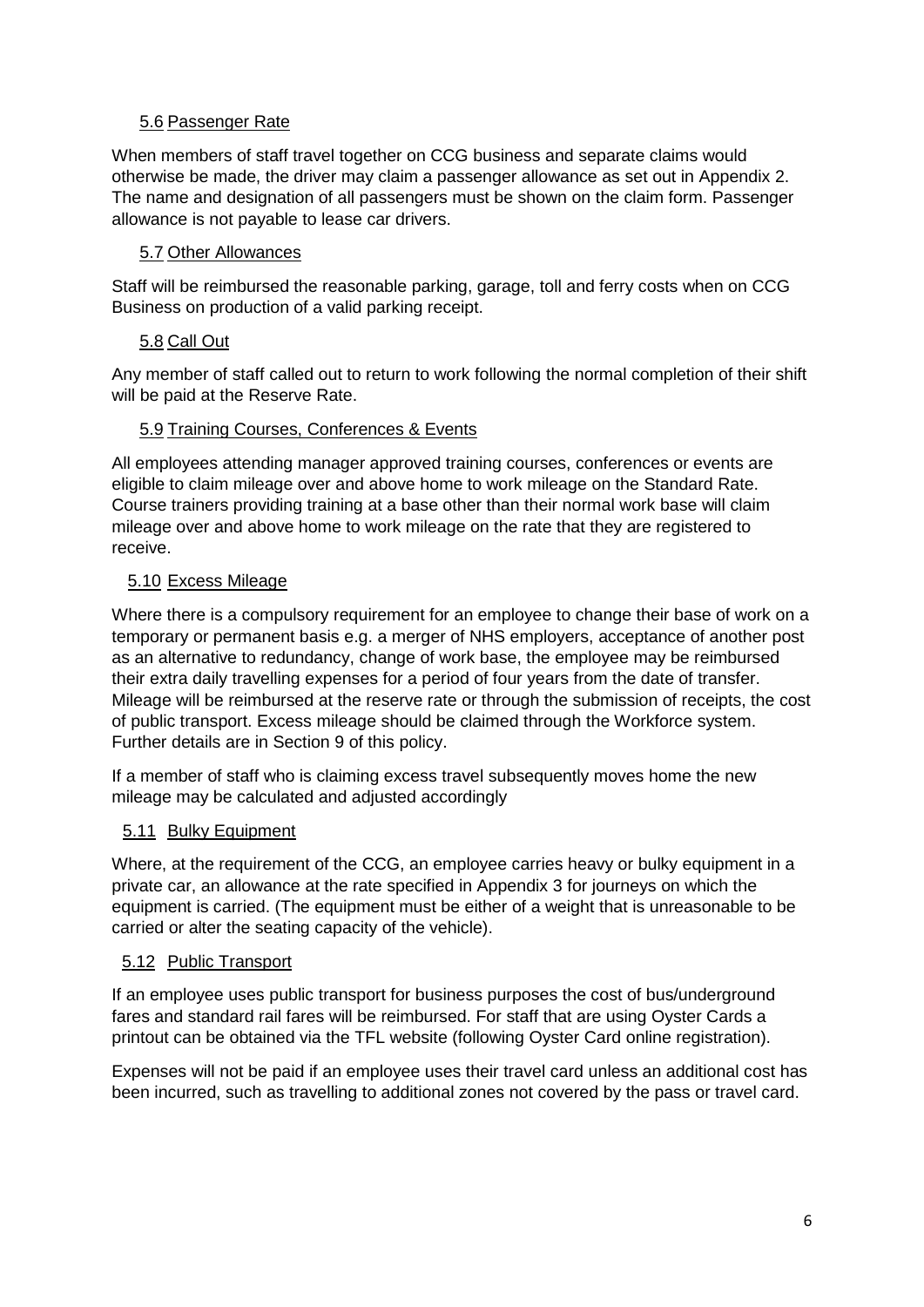## 5.13 Journeys by Taxi

Taxis should only be used in exceptional circumstances. Bookings for taxis should only be made via the central support team.

Hailing taxis in the street and paying by cash should only happen in exceptional circumstances.

Taxis will only be permissible where no other form of transport is available e.g. Christmas Day and Boxing Day, or when it is not reasonably feasible to get to a location by public transport. All taxi usage must be approved in advance by line managers.

#### <span id="page-6-0"></span>**6. Subsistence Expenses**

Any member of staff who is required to be away from home for business purposes may claim for additional costs that are incurred, up to the limits set by the CCG.

The purpose of this Section is to reimburse staff for the necessary extra costs of meals, accommodation and travel arising as a result of official duties away from home. Business expenses which may arise, such as the cost of a fax or official telephone calls, may be reimbursed with certificated proof of expenditure. Night subsistence

Appendix 4 details the subsistence allowance limits.

Claims will be reimbursed on the basis of original receipts that must be attached to all claims. Copy receipts are acceptable if agreed by the manager but these payments will be subject to income tax deductions. The CCG will not pay for the cost of any alcoholic beverages.

## 6.1 Short overnight stays in hotels, guesthouses and commercial accommodation

When an employee stays overnight in a hotel, guesthouse, or other commercial accommodation with the agreement of the employer, the overnight costs will be reimbursed as follows:

- the actual, receipted cost of bed and breakfast, up to the normal maximum limit set out in Appendix 4; plus
- a meals allowance, to cover the cost of a main evening meal and one other day-time meal, at the rate set out in Appendix 4.

Where the maximum limit is exceeded for genuine business reasons (e.g. the choice of hotel was not within the employee's control or cheaper hotels were fully booked) additional assistance may be granted at the discretion of the employer.

#### 6.2 Short overnight stays in non-commercial accommodation

Where an employee stays for short overnight periods with friends or relatives or in a caravan or other non-commercial accommodation, the flat rate sum set out in Appendix 4 is payable. This includes an allowance for meals. No receipts will be required.

Employees staying in accommodation provided by the employer or host organisation shall be entitled to an allowance to cover meals which are not provided free of charge, up to the total set out in Appendix 4.

Where accommodation and meals are provided without charge to employees, e.g. on residential training courses, an incidental expenses allowance at the rate set out in Appendix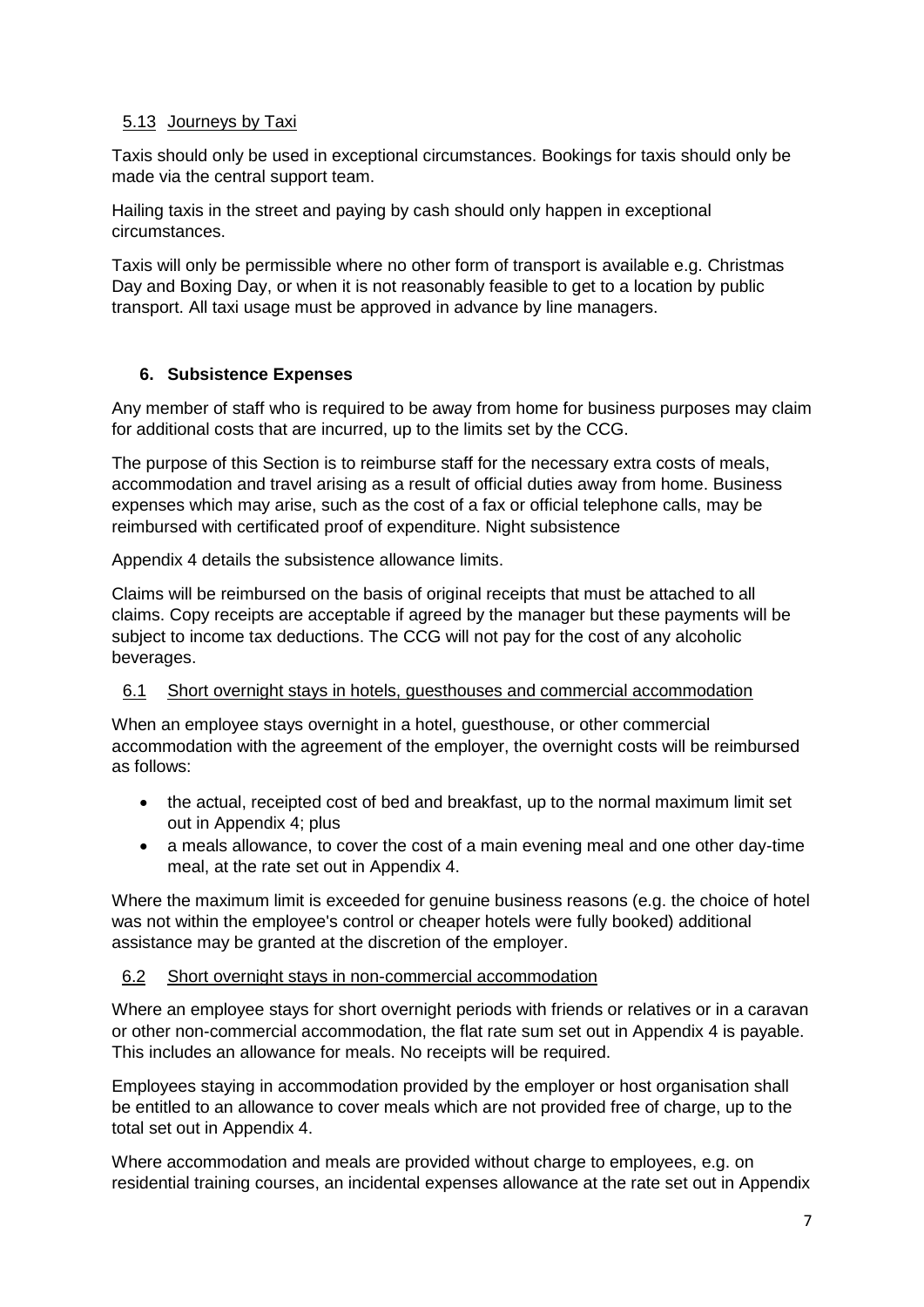4 will be payable. All payments of this allowance are subject to the deductions of appropriate tax and National Insurance contributions via the payroll system.

## 6.3 Travelling overnight in a sleeping berth (rail or boat)

The cost of a sleeping berth (rail or boat) and meals, excluding alcoholic drinks, will be reimbursed subject to the production of vouchers.

## 6.4 Short-term temporary absence travel costs

Travel costs between the hotel and temporary place of work will be separately reimbursed on an actual cost basis.

#### 6.5 Long-term overnight stays

After the first 30 nights' stay in the same location the entitlement to night subsistence shall be reduced to the maximum rates set out in Appendix 4. Meals allowances are not payable to these employees. Those who continue to stay in non-commercial accommodation will continue to be entitled to the rate set out in Appendix 4.

#### 6.6 Day subsistence

A meal allowance is payable when an employee is necessarily absent from home on official business and more than five miles from their base, by the shortest practicable route, on official business. Day meals allowance rates are set out in Appendix 4. These allowances are not paid where meals are provided free at the temporary place of work.

A day meals allowance is payable only when an employee necessarily spends more on a meal/meals than would have been spent at their place of work. An employee shall certify accordingly, on each occasion for which day meals allowance is claimed but a receipt is not required.

Normally, an employee claiming a lunch meal allowance would be expected to be away from his/her base for a period of more than five hours and covering the normal lunch time period of 12:00 pm to 2:00 pm.

To claim an evening meals allowance an employee would normally be expected to be away from base for more than ten hours and unable to return to base or home before 7:00 pm and as a result of the late return is required to have an evening meal. Employees may qualify for both lunch and evening meal allowance in some circumstances.

#### 6.7 Other Subsistence Expenses

There will be occasions where, due to the time of departure, there will be the necessity to take a meal but the conditions relating to the time absent from the base are not met. This, and any other exceptions to the rules, may be allowed at the discretion of the CCG.

The scope and level of any other payments will be determined by the CCG, according to local needs, on a vouched basis.

#### 6.8 Late Night Duties Allowance

An employee who is required to work late at night, in addition to a day duty, may be paid an evening meal allowance at the rate set out in Appendix 4. It will be for the employer to determine who will be entitled and in what circumstances.

Late night duties allowance will be subject to deduction of appropriate tax and National Insurance contributions, via the payroll system.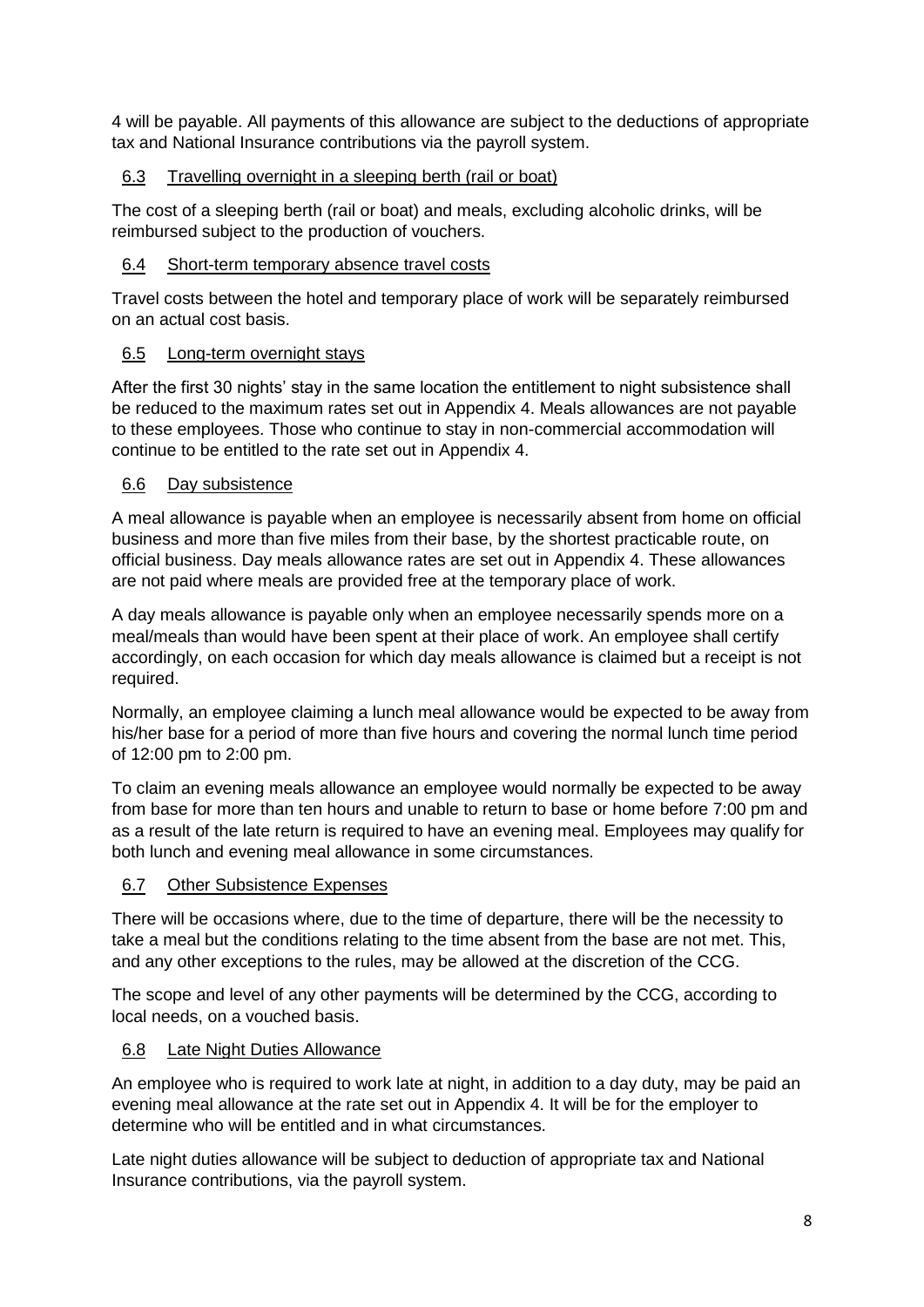## <span id="page-8-0"></span>**7. Expenses for Candidates during the Recruitment Process**

Agreement to pay candidates interview expenses must be approved with the Recruiting Manager/budget holder. Expenses will normally only be paid where interviews are cancelled at short notice and where the candidates has made arrangement to attend the interview e.g. booked train tickets. The Recruiting Manager is responsible for informing candidates of the process and handling the associated internal administration. Candidates must produce a receipt in order to facilitate payment, these will be passed to finance to arrange payment, normally in the form of a cheque.

Payments for such expenses should not be made by cash.

Reimbursement of expenses shall not be made to employees who withdraw their application or refuse an offer of appointment.

#### <span id="page-8-1"></span>**8. Reimbursement of Sundry Expenses**

In exceptional circumstances it may be necessary for a member of staff to purchase sundry items which may be required in order to carry out their duties. The budget manager must give prior approval for all such expenditure and original receipts must accompany the claim for reimbursement. The CCG would not expect sundry items to be purchased if they could be obtained through the normal purchasing procedure.

#### <span id="page-8-2"></span>**9. Travel & Expenses Claim Procedure**

#### 9.1 Expense Claim Submissions

Expenses payments will only be authorised if the correct information and documentation to support the expense claim is provided at the time the expense claim is submitted.

All travel expenses should be claimed via the Workforce system.

It is the manager's/budget holder's responsibility to ensure that staff are made aware of the correct procedure to follow for the claiming of expenses.

All claims should be made within 3 months of the expense taking place. Failure to do so may result in the claim being forfeited. The Chief Finance Officer will make a decision based on the facts available and their decision shall be final.

In exceptional cases, there may be occasions when staff need to claim travel expenses outside of the 3 month deadline for example in cases of long term sick leave etc. In such cases, the date they are claiming for should not be amended. In such cases, the member of staff and their manager need to complete an Establishment Control Process (ECP) form (Form C)*.* The completed form then needs to be submitted through the ECP approval process.

For payments which cannot be supported by normal physical receipts (for example, a Dart Charge payment for the Dartford crossing or where an automated machine is broken) the expense is to be evidenced by bank or credit card statement along with email confirmations, where possible.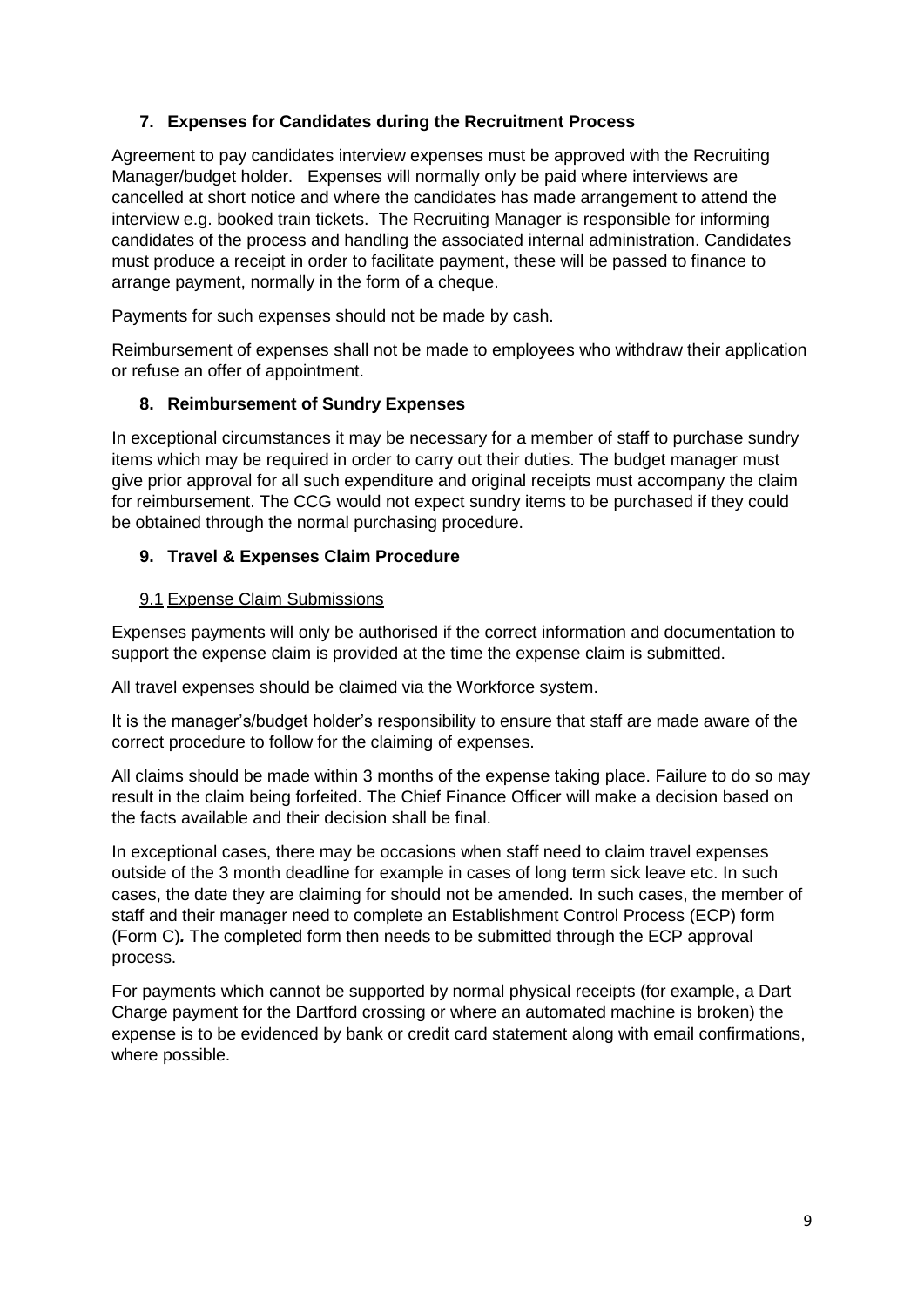#### 9.2 Employees using their own Vehicles

All employees required to use their own vehicle for business purposes will have to provide the following documentation which will be copied and added to the employee's personal file. The documents must be kept up to date at all times.

- Driving Licence (paper and photo card)
- Car Insurance including business
- Car Tax
- $\bullet$  MOT
- Completed registration form

A checklist and recording is available in Appendix 5.

#### 9.3 Authorisation

Only submissions via the Workforce System that are approved by the authorising manager will be accepted for payment. If the expense claim submission is not approved by the authorising manager, the expense claim request will not be processed by the HR Payroll team.

#### 9.4 Methods of Payment

Expenses payments will be made monthly with salary payments.

Payment will be delayed if the necessary documentation is not completed and appropriate procedures followed.

#### <span id="page-9-0"></span>**10. Exemptions**

The CCG will not reimburse the following expenses:

- Parking fines
- Speeding fines
- a contribution towards vehicle running costs or additional personal motoring costs, (the mileage allowance is set at a level to include this)
- Road Traffic Offence tickets, including fines relating to the use of mobile phones whilst driving.

The CCG forbids the use of handheld mobile phones whilst driving.

#### <span id="page-9-1"></span>**11. Equality Statement**

In applying this policy, the CCG will have due regard for the need to eliminate unlawful discrimination, promote equality of opportunity, and provide for good relations between people of diverse groups, in particular on the grounds of the following characteristics protected by the Equality Act (2010); age, disability, gender, gender reassignment, marriage and civil partnership, pregnancy and maternity, race, religion or belief, and sexual orientation, in addition to offending background, trade union membership, or any other personal characteristic.

The Equality Impact Assessment for this policy has been carried out, and is available on request from HR.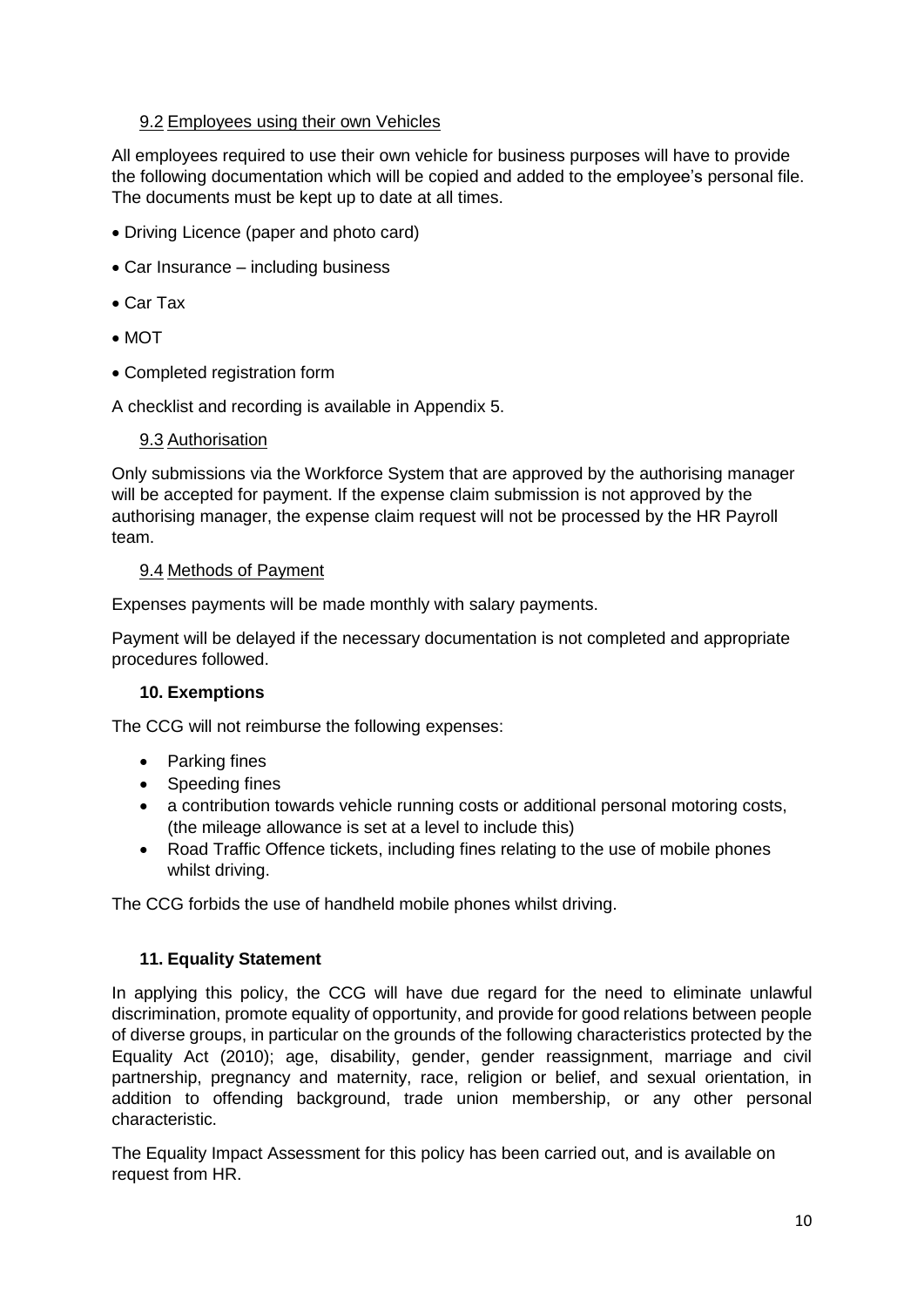## **12. Monitoring & Review**

<span id="page-10-0"></span>This Policy and Procedure is subject to frequent review in line with Agenda for Change NHS Terms and Conditions of Service in line with the publication of the AA Guides indicating motoring costs. Amendments to mileage allowances will only take place if rates increase or decrease by 5%.

In addition the policy and procedure will be reviewed every 3 years by Human Resources in conjunction with operational managers and Trade Union representatives. Where review is necessary due to legislative change, this will happen immediately.

#### **13. Breach of Policy**

<span id="page-10-1"></span>Unauthorised absence and/or the misuse of this policy & procedure will be managed under the Disciplinary Policy.

#### <span id="page-10-2"></span>**14. Associated Policies and Procedures**

- o Disciplinary Policy
- o Agenda for Change Handbook

#### <span id="page-10-3"></span>**15. GDPR**

In applying this policy, the Organisation will have due regard for the Data Protection Act 2018 and the General Data Protection Regulation (GDPR). Personal Confidential Data of data subjects will be processed fairly and lawfully and in accordance with the six data protection principles. Data Subject's Rights and freedoms will be respected and measures will be in place to enable employees (data subjects) to exercise those rights. Appropriate technical and organisational measures will be designed and implemented to ensure an appropriate level of security is applied to the processing of personal confidential data. Employees will have access to the CCG's Data Protection Officer for advice in relation to the processing of their personal confidential data and data protection issues.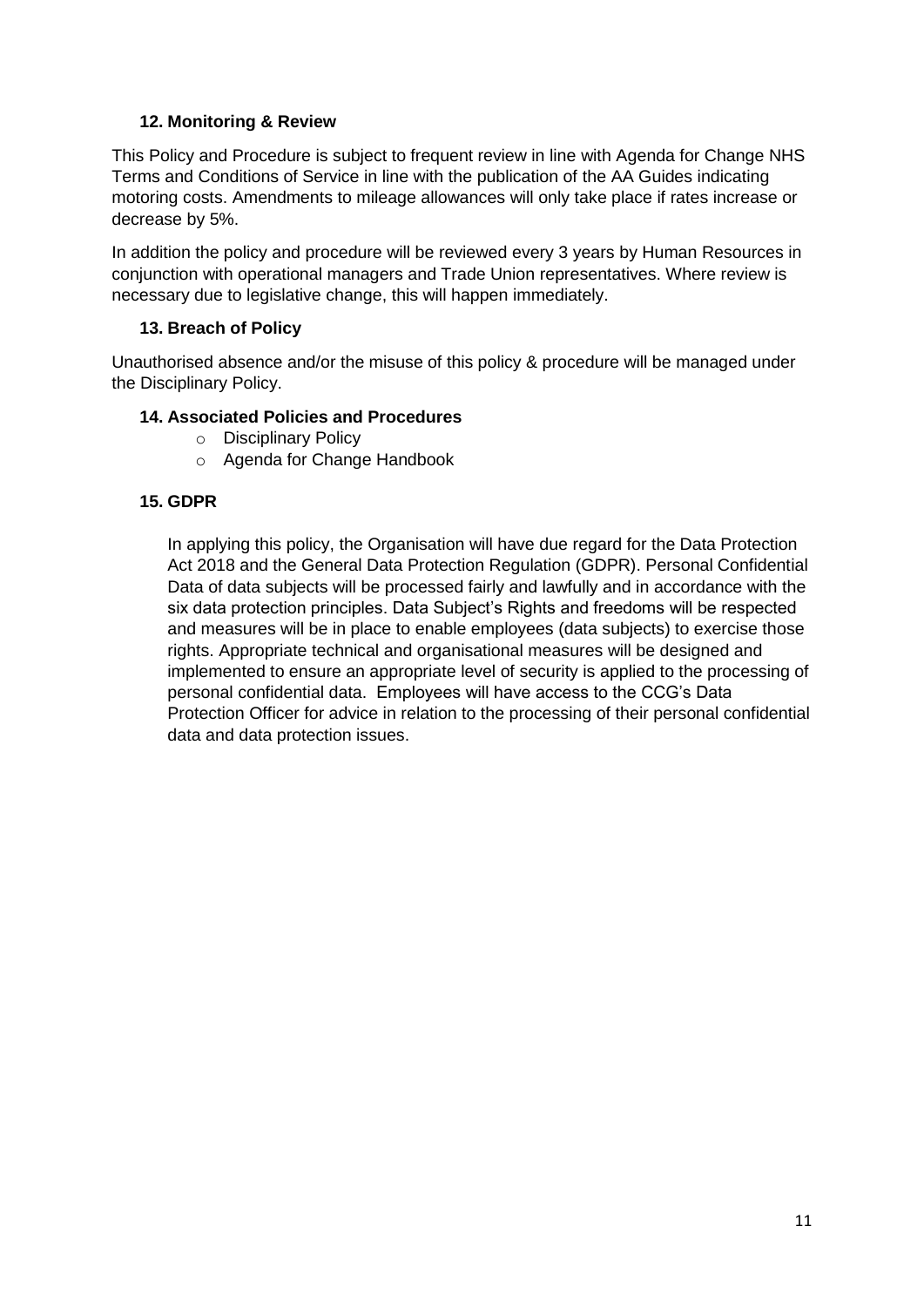#### **Appendix 1: Tax and National Insurance Liabilities [from 2011 onwards]**

For details of HM Revenue and Customs guide to personal Taxable Allowances and Rates

#### [www.hmrc.gov.uk](http://www.hmrc.gov.uk/)

Mileage reimbursement is a 'payment' from your employer that can be subject to tax and national insurance deductions on the whole amount. However if the payment is clearly for costs incurred in the performance of an employee's duties then tax relief can be obtained.

If you are reimbursed for travel that is not considered to have been undertaken in the course of an employee's duties, then there will be no tax relief available and the full amount will be considered as income and subject to tax and national insurance accordingly.

HMRC operate an Approved Mileage Allowance Payment (AMAP) which enables tax free reimbursement. Table 1 below provides information for the tax year 2011 onwards as an example for guidance only as these may be revised at any time dependent on government policy.

The total miles travelled, regardless of the rate at which they are reimbursed, will be reported to the Inland Revenue at the end of the financial year in order that taxable benefit can be calculated. The taxable benefit will feature on each employee's P11D if you are not covered under the taxed at source arrangement.

#### Table 1: AMAP rates

| Type of vehicle         | Tax vear     |
|-------------------------|--------------|
| Cars up to 10,000 miles | 45p per mile |
| Cars over 10,000 miles  | 25p per mile |
| Motorcycle              | 24p per mile |
| <b>Bicycle</b>          | 20p per mile |

Any queries relating to your tax position should be directed to your local tax office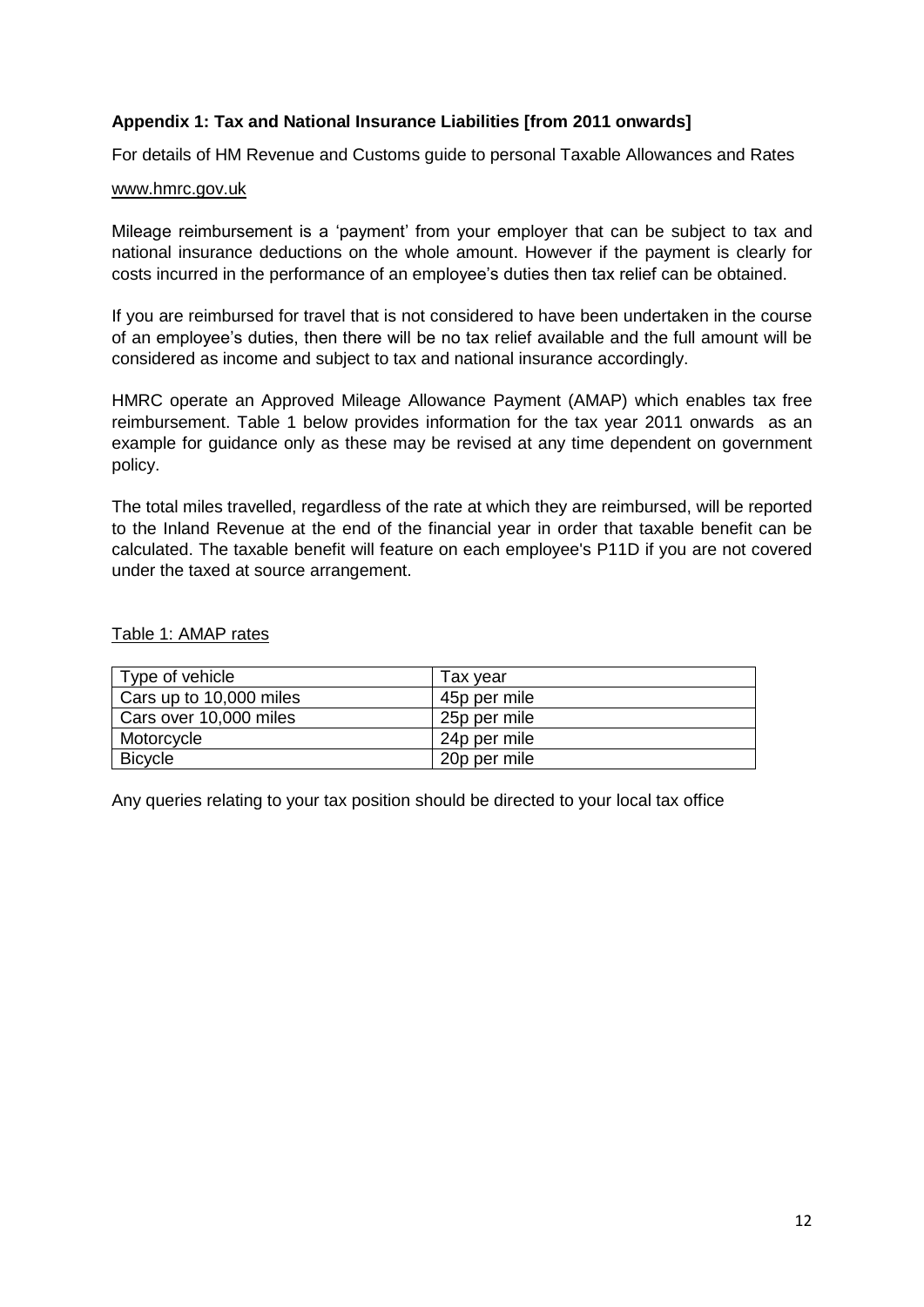| Type of payment                           | Tax liability                                                                                                                                                                                                           | National<br>Insurance<br>liability             |
|-------------------------------------------|-------------------------------------------------------------------------------------------------------------------------------------------------------------------------------------------------------------------------|------------------------------------------------|
| <b>Business Miles</b>                     | The tax free allowance is<br>deducted from the amount<br>paid and tax is due on the<br>balance, this is reported<br>on the P11d or Taxed at<br>Source (TAS) in-line with<br>the individual arrangement<br>for your CCG. | Deducted<br>profit<br>on<br>element of mileage |
| <b>Reserve Rate</b>                       | The tax free allowance is<br>deducted from the amount<br>paid and tax is due on the<br>balance, this is reported<br>on the P11d or Taxed at<br>Source (TAS) in-line with<br>the individual arrangement<br>for your CCG. | Deducted<br>profit<br>on<br>element of mileage |
| Excess travel                             | If the change of base is<br>permanent there<br>is<br>a<br>liability for tax which will be<br>deducted from pay.<br>There is no liability if the<br>change is temporary for<br>less than 24 months.                      | As with tax                                    |
| Passengers                                | The tax free allowance is<br>deducted from the amount<br>paid and tax is due on the<br>balance, this is reported<br>on the P11d or Taxed at<br>Source (TAS) in-line with<br>the individual arrangement<br>for your CCG. | No liability                                   |
| <b>Pedal Cycles</b>                       | The tax free allowance is<br>deducted from the amount<br>paid and tax is due on the<br>balance, this is reported<br>on the P11d or Taxed at<br>Source (TAS) in-line with<br>the individual arrangement<br>for your CCG. | No liability                                   |
| Course/Study Travel (now<br>Reserve Rate) | The tax free allowance is<br>deducted from the amount<br>paid and tax is due on the<br>balance, this is reported<br>on the P11d or Taxed at<br>Source (TAS) in-line with<br>the individual arrangement<br>for your CCG. | No liability                                   |

Table 2: Outline of Tax/National Insurance Liabilities on Expenses Payments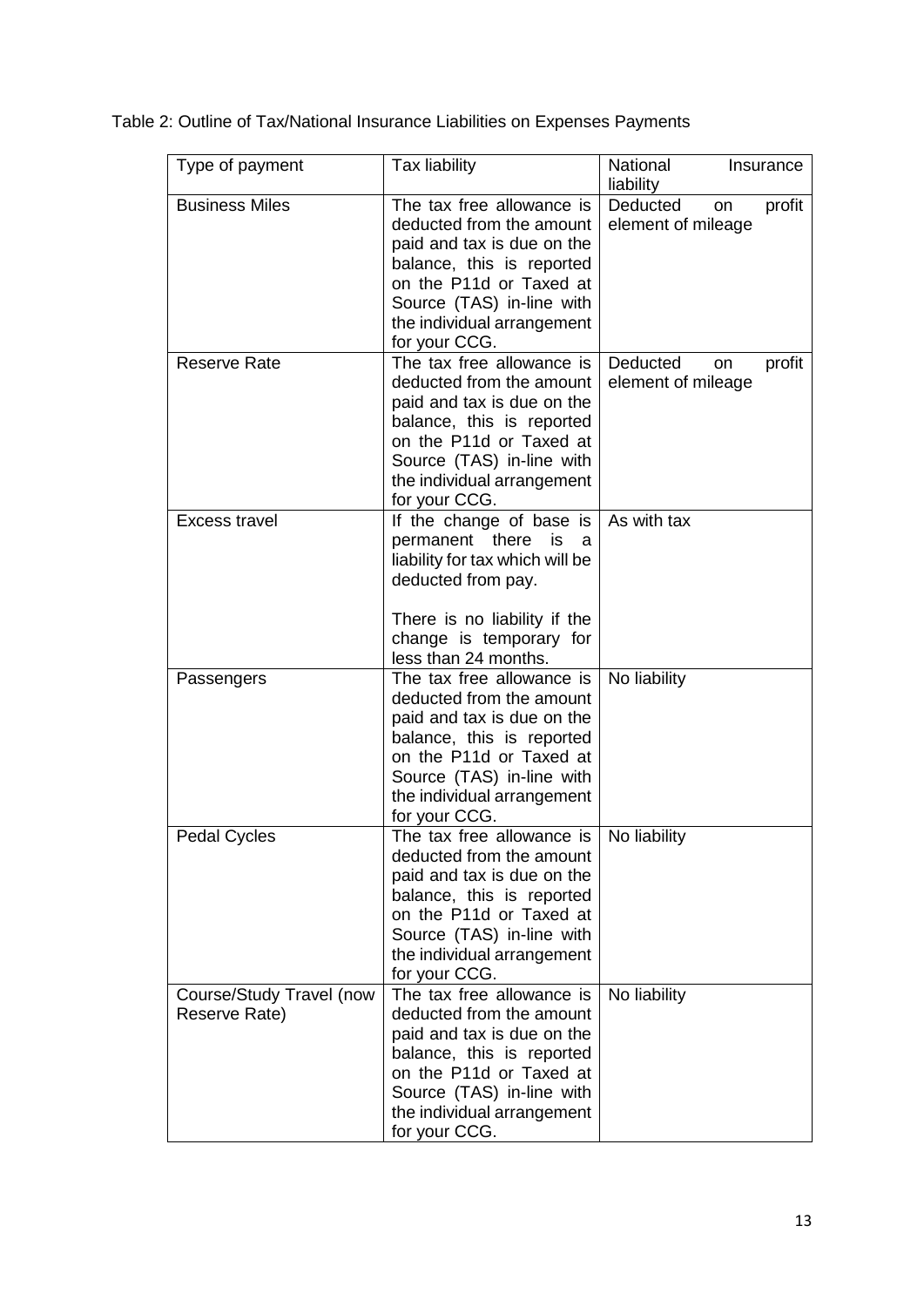| Home to base travel                                   | There is a liability for tax $\vert$ As with tax<br>which will be deducted<br>from pay.                                             |             |
|-------------------------------------------------------|-------------------------------------------------------------------------------------------------------------------------------------|-------------|
| Other travelling expenses<br>eg parking, toll charges | Provided that these are<br>supported by<br>receipts<br>there is no tax liability                                                    | As with tax |
| Subsistence and<br>other<br>reimbursements            | Provided that the expense<br>is receipted and is a<br>reimbursement<br>οf<br>amounts actually<br>paid,<br>there is no tax liability | As with tax |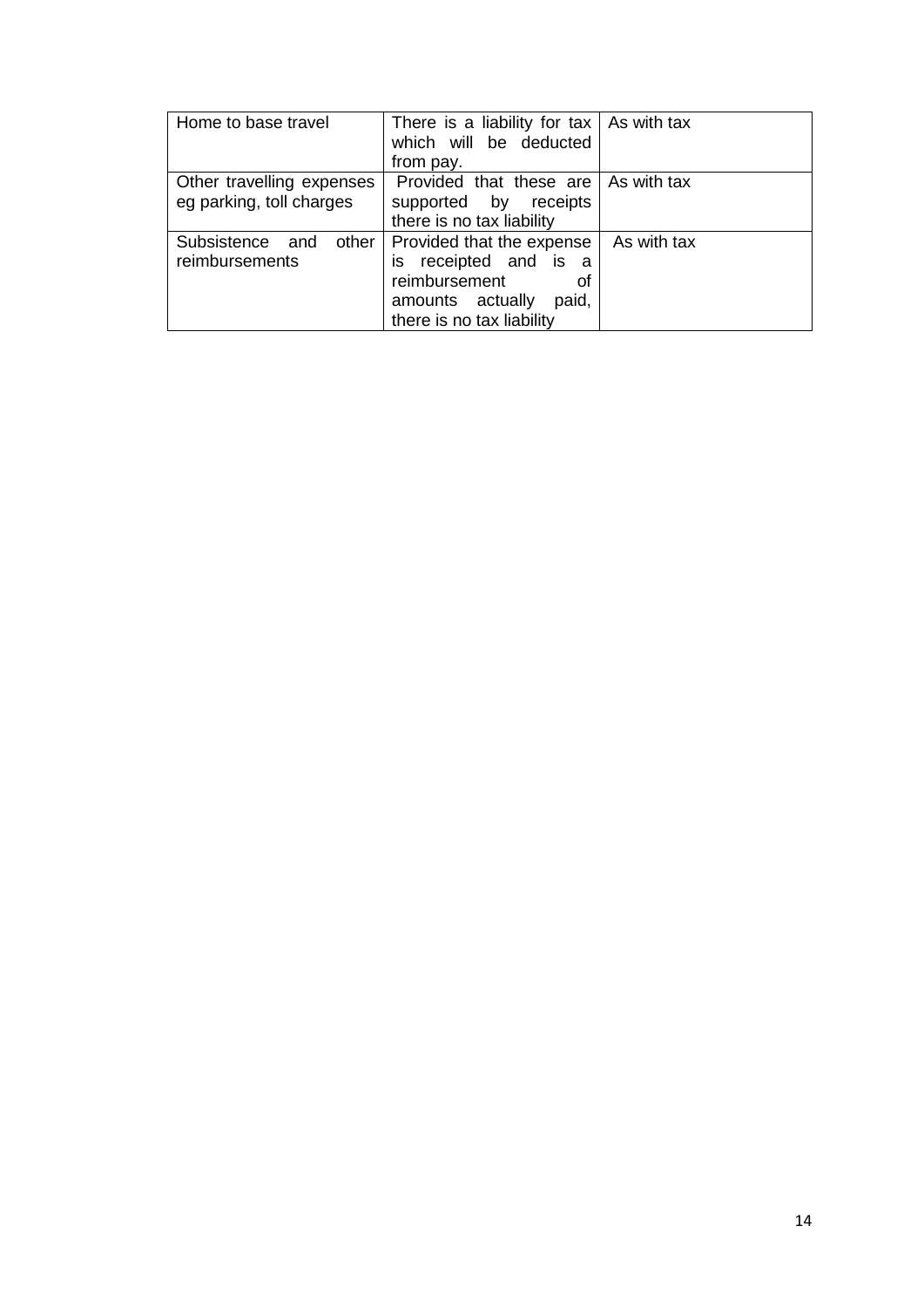# **Appendix 2: Eligible Mileage**

Staff will be reimbursed for miles travelled in the performance of their duties for the CCG which are in excess of the home to agreed work base return journey. Eligible miles are normally those travelled from the agreed work base and return. However when the journey starts at a location other than the agreed work base e.g. home, the eligible miles will be as set out below:

| Eligible mileage - illustrative example |                    |                                                                                      |  |  |
|-----------------------------------------|--------------------|--------------------------------------------------------------------------------------|--|--|
|                                         |                    | In this example the distance from the employee's home to the agreed base is 15 miles |  |  |
| Journey (outward)                       | <b>Distance</b>    | <b>Eligible miles</b>                                                                |  |  |
| Home to base                            | 15 miles           | None                                                                                 |  |  |
| Home to first call                      | Less than 15 miles | Eligible mileage starts after                                                        |  |  |
|                                         |                    | 15 miles have been travelled                                                         |  |  |
| Home to first call                      | More than 15 miles | Eligible mileage starts from                                                         |  |  |
|                                         |                    | home, less 15 miles                                                                  |  |  |
| Journey (return)                        |                    |                                                                                      |  |  |
| Last call to base                       |                    | Eligible mileage ends at                                                             |  |  |
|                                         |                    | base                                                                                 |  |  |
| Last call to home                       | Less than 15 miles | Eligible mileage<br>ends 15                                                          |  |  |
|                                         |                    | miles from home                                                                      |  |  |
| Last call to home                       | More than 15 miles | Eligible mileage<br>ends 15                                                          |  |  |
|                                         |                    | miles from home                                                                      |  |  |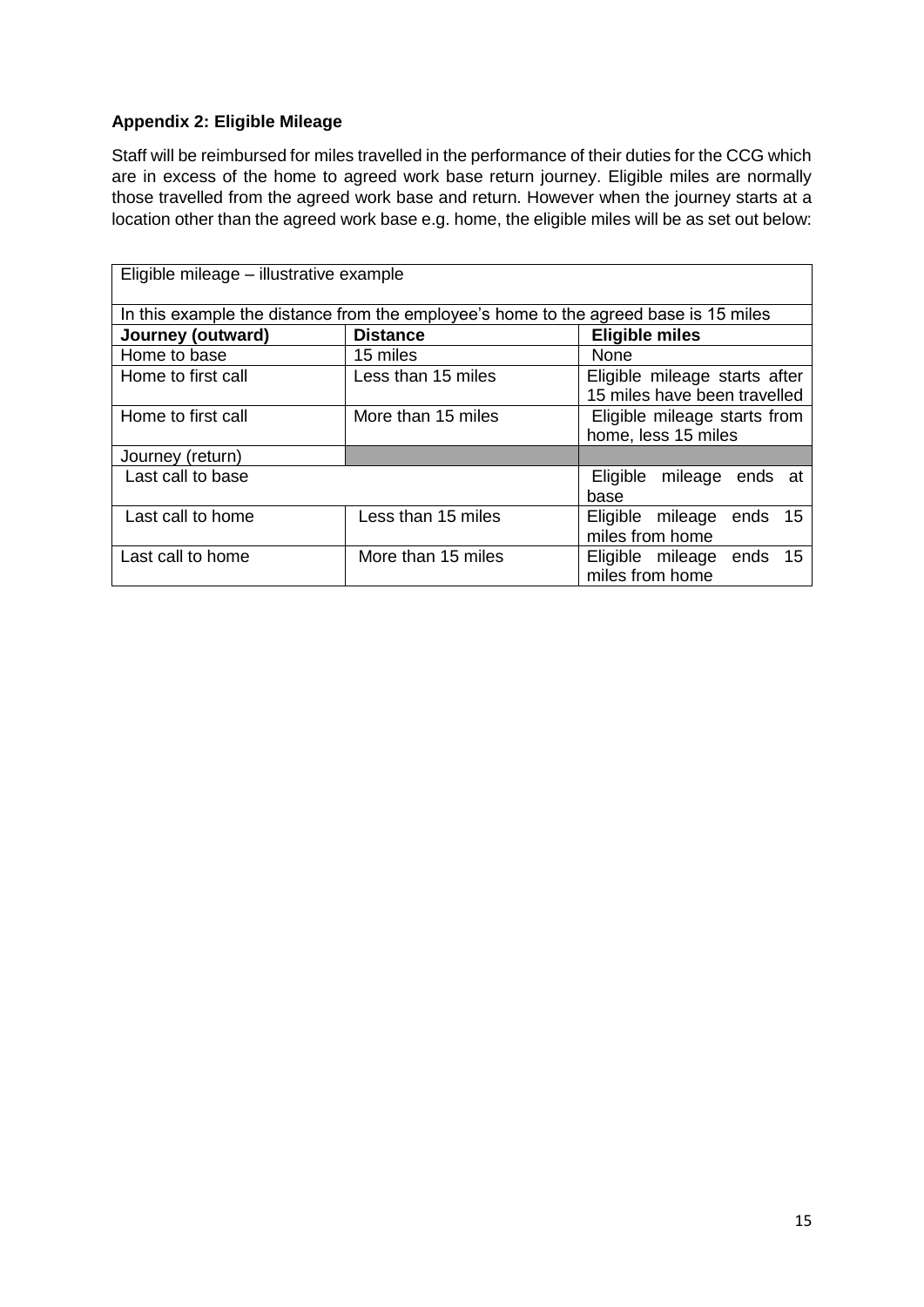## **Appendix 3: Mileage Allowances**

The following table summarises the mileage allowances, which apply to business journeys made on and after 01 July 2014 (amendment 33).

| <b>Type of</b><br>vehicle/allowance  | <b>Annual</b><br>mileage<br>up to<br>3,500<br>miles<br>(standard<br>rate) | <b>Annual</b><br>mileage<br>over 3.500<br>miles<br>(standard<br>rate) | All eligible<br>miles<br>travelled<br>(see<br>paragraph<br>17.15 and<br>Table 8) |
|--------------------------------------|---------------------------------------------------------------------------|-----------------------------------------------------------------------|----------------------------------------------------------------------------------|
| Car (all types of<br>fuel)           | 56 pence<br>per mile                                                      | 20 pence<br>per mile                                                  |                                                                                  |
| Motor cycle                          |                                                                           |                                                                       | 28 pence<br>per mile                                                             |
| Pedal cycle                          |                                                                           |                                                                       | 20 pence<br>per mile                                                             |
| Passenger<br>allowance               |                                                                           |                                                                       | 5 pence per<br>mile                                                              |
| Reserve rate                         |                                                                           |                                                                       | 28 pence<br>per mile                                                             |
| Carrying heavy or<br>bulky equipment |                                                                           |                                                                       | 3 pence per<br>mile                                                              |

The rates of reimbursement are reviewed every May and November, using information in the AA's general guide to car running costs to ensure rates move up or down, in line with business motoring costs.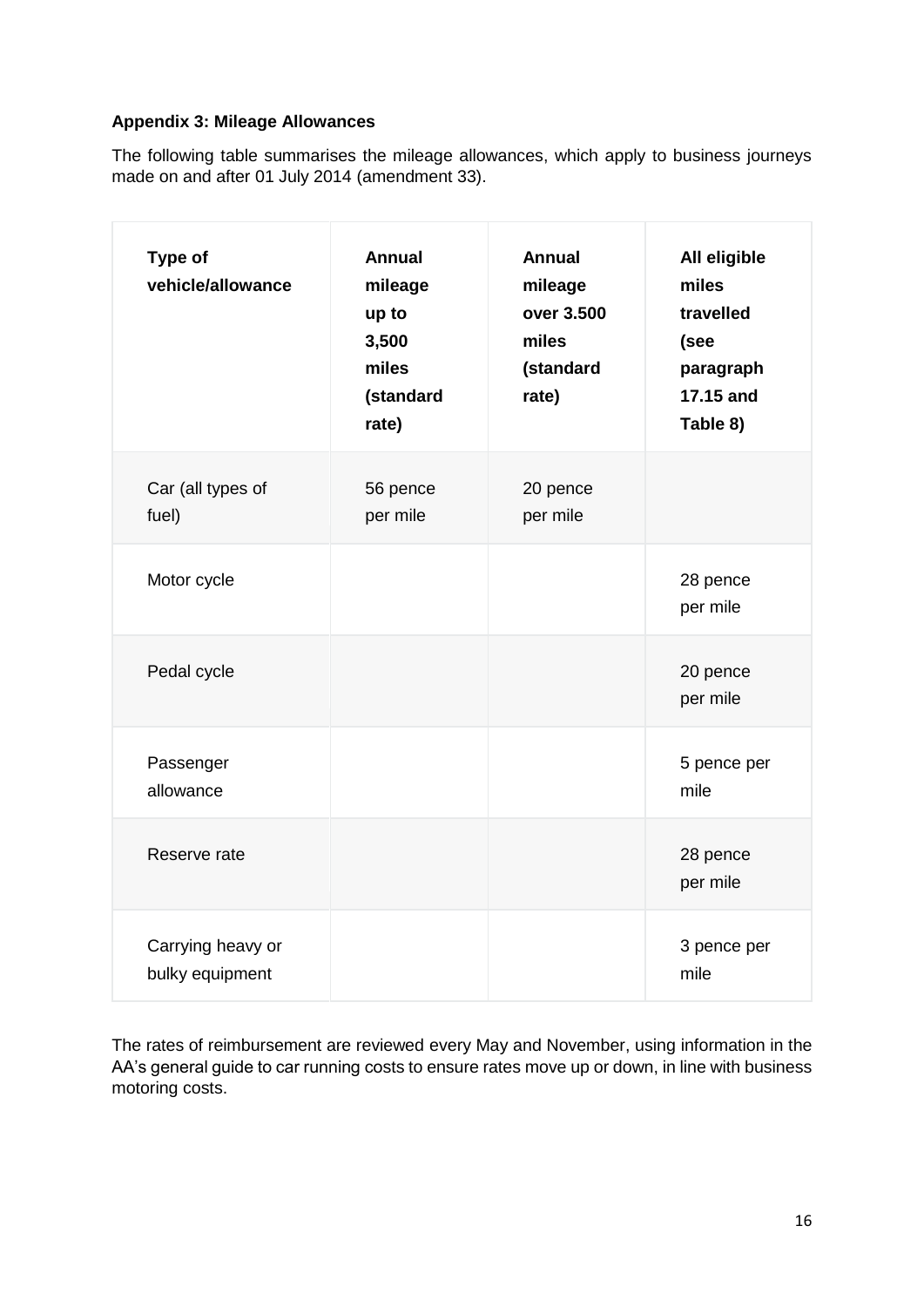# **Appendix 4: Subsistence Allowances**

The following table outlines subsistence allowances in line with the NHS Agenda for Change Handbook [Annex N]:

| <b>Allowance</b>                            | <b>Maximum Provision</b> |
|---------------------------------------------|--------------------------|
| Night Allowance [first 30 nights]           | £55                      |
| Night Allowances [after first 30 nights]    | £35                      |
| Night Allowances in non-commercial          | £25                      |
| Accommodation [per 24 hour period]          |                          |
| Meals Allowance [per 24 hour period]        | £20                      |
| Lunch Allowance [more than 5 hours away     | £5                       |
| from base, including lunch time period      |                          |
| between 12pm to 2pm]                        |                          |
| Evening Meal Allowance [more than 10        | £15                      |
| hours away from base and return after 7pm]  |                          |
| Incidental Expenses Allowance [subject to   | £4.20                    |
| tax liability and per 24 hour period]       |                          |
| Late Night Duties Allowance [subject to tax | £3.25                    |
| liability and per 24 hour period]           |                          |